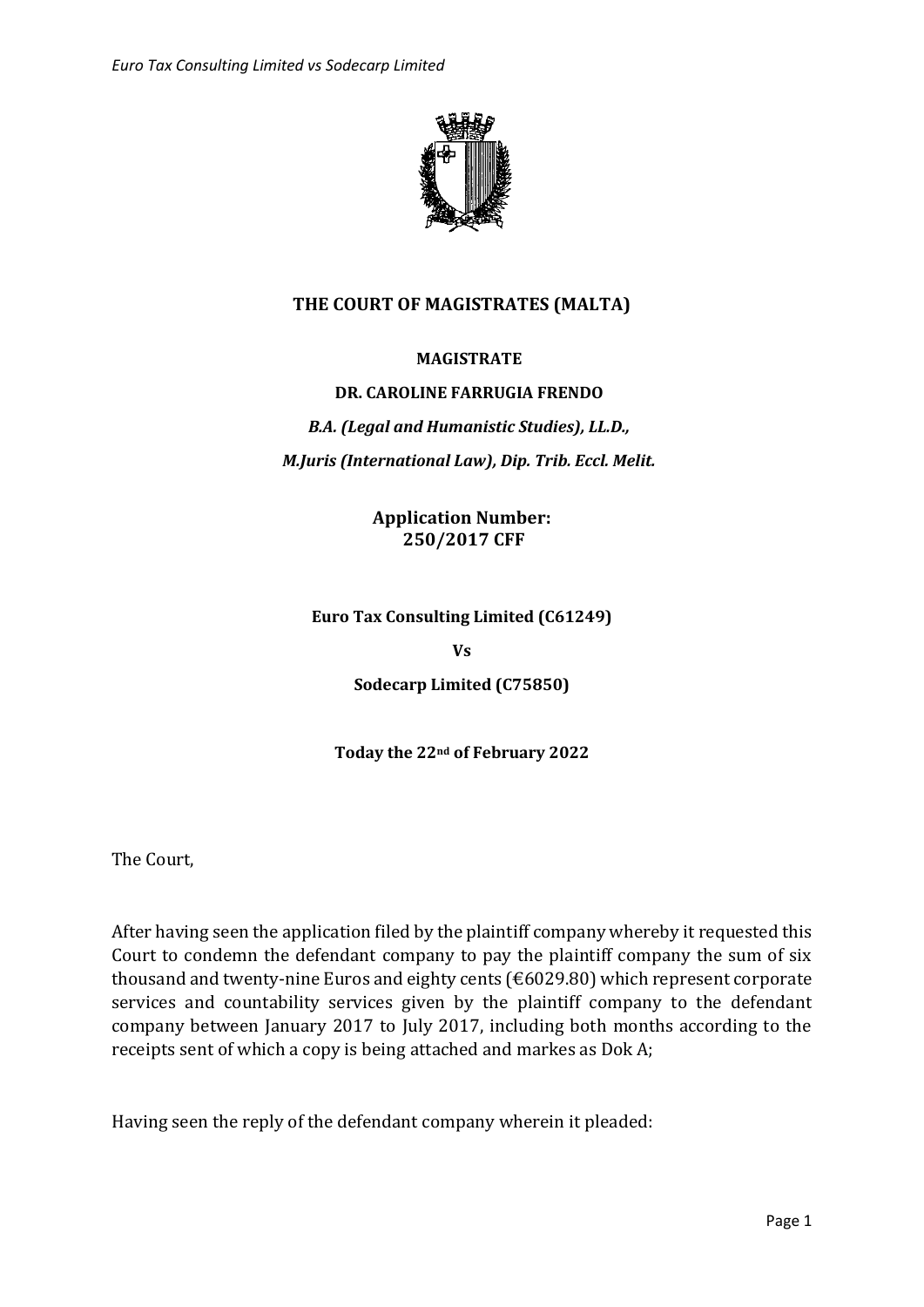- 1. That the applicant's claims are unfounded in fact and law as will be shown during this trial and the requests of the applicant company are to be rejected with costs against the same;
- 2. That whilst it is true that the defendant company did employ the services of the plaintiff company to give professional services related to corporate services and countability services, these same services where terminated by the defendant company in view of lack of professionalism and due diligence;

Having heard the evidence an having seen all the records of the proceedings and documents exhibited in these proceedings and after having heard the oral submissions made by the defence lawyers of both plaintiff and defendant company;

The Court made the following considerations:

Considers;

**Michael Arena** stated that she works as a junior accountant since November 2016. She confirmed that the documents exhibited at fol 2 till fol 8 represent the invoices issued to Sodecarp Ltd being claimed by the plaintiff. She exhibited the last statement issued to the defendant and marked as MA1. Under cross examination she stated that she knew a certain Christian Harneman and that she used to take care the book-keeping of the the defendant. There was also another person who used to work with her on the bookkeeping of Sodecarp Ltd namely Ms Elvia Encoba. Gabriel Brincat was responsible for the incorporation of Sodecarp Ltd. Pierre Musu was also involved as he was the auditor of the company that she works with.

**Alfons Schwarte** stated that he is the managing director of Euro Tax Consulting Ltd. The company helps clients from Germany, Austria and Switzerland who would like to invest in Malta. In this case the company had assisted in the incorporation of Sodecarp Ltd through Gabriel Brincat as he is authorized to do so by law. The company then later offers office services to the newly incorporated company and even are assisted by Pierre Musu' and Gabriel Brincat. It was Christian Heneiman who had contacted him and wanted to incorporate the company in Malta. He was informed that they could not open companies in Malta but they can do so through another person. Initially he could not pay the agreed monthly fees and after six months of not paying he was called in and informed them that he needs more time to pay for the fees. During that period Christian Heneiman was running out of cash and he had tried to help him out even offering him a job within his company. Instead he started blaming him that things were being done wrongly and the service was not good. Initially he always signed the documents in relation to VAT. He exhibited a document showing that he had signed the document in relation to VAT (marked as dok AS1).

**Emaliese Lofaro** stated that she works with MFSA within the Authorization Unit as an analyst. According to the information so provided, the company Euro Tax Consulting Limited had no licence to operate as a corporate service provider. The functions of a company providing corporate service are mentioned in Article 3<sup>1</sup> of Act for Company

<sup>1</sup> **3.** (1) Any person operating in or from Malta who acts, or holds himself out as acting as a company service provider by way of its business, shall apply for authorisation with the Authority in terms of this Act.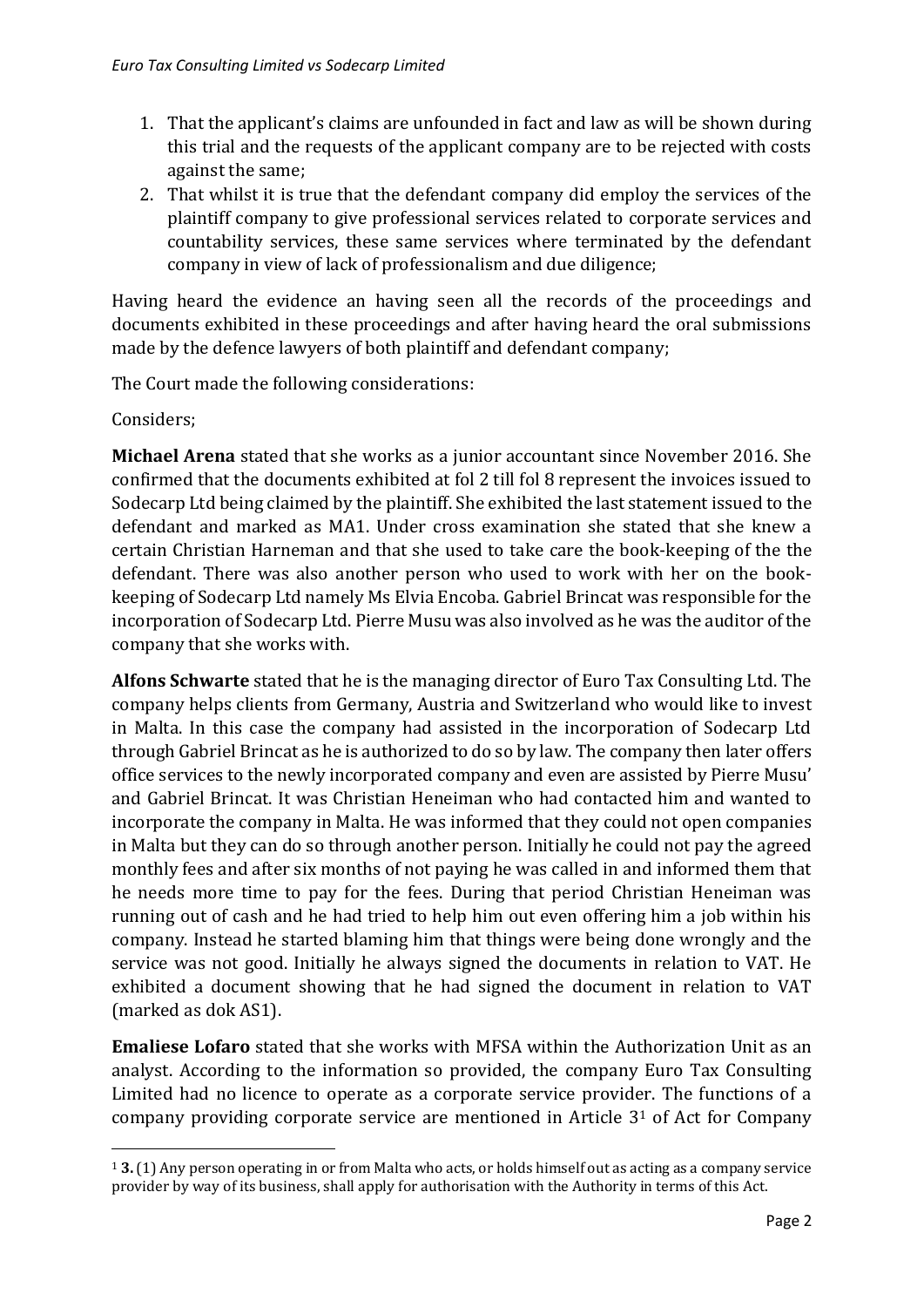Service Providers. Without the said registration they cannot operate as service providers unless being considered as exempt persons as defined by law. The main function of corporate service providers are for the formation of companies, arranging for another person to act as director or secretary of a company in a partnership, provision of a registered address, business correspondence.

**Paul Scicluna** stated that he works as an inspector within the VAT department. He said that the company A2C Holdings Ltd was never registered for VAT purposes while Sodecarp Ltd with VAT number 23461602 has been registered effective from 1st May 2016 with the same department. There was a correction in the first return submitted whereby it was claimed input VAT on expenses made and, in the correction, it reduced the amount claimed. It was Sodecarp that was involved in this correction.

**Christian Hiendermann<sup>2</sup>** exhibited the affidavit and marked as doc CH1. In the affidavit he stated that together with Ludger Stilling are directors of the defendant company. He had engaged the plaintiff company to incorporate two companies with Euro Tax Consulting Ltd. He claims that the plaintiff company did not conduct diligently any corporate and accounting services. In so far it did not distinguish between the Trading company from the Holding Company as instead of issuing two separate invoices as A21C Holding Limited could not claim the VAT back as it is a Holding Company. As a result Sodecarp Ltd claimed higher VAT refund than it was eligible to resulting in VAT fraud committed by Euro Tax Consulting Ltd. In 2016 he confronted the Director of Euro Tax Consulting Limited about the above-mentioned issue and he will be correcting the issue. He had informed him that he will no longer be invoiced until the matter was sorted. This mistake was sorted out in August 2017 and he was invoiced for correcting their own mistakes. When he contacted the MFSA, he found out that the 1975 Euro were deposited by Mr Brincat from his private account and 25 Euro from the segregated Euro Tax Consulting Limited. The share capital of 10,000 Euro were deposited by Mr Brincat and not by the Holding Company. The issue is that A2IC Holding has no evidence that it had deposited such amount. He had to engage another accountancy services to rectify the problems they created.

In the second affidavit, he added that the Euro Tax Consulting Ltd was not in possession of a corporate service licence as required by law. As a result he had confront Alfons Schwarte as he had suffered due to such services offered as the companies were not registered were not set up correctly. Although he was informed that Euro Tax Consulting Ltd had applied for a licence it resulted that it had no licence being granted. After this issue he terminated all relationship with Euro Tax and claimed back the money paid in 2016 but refuses to pay for the invoices of 2017. He added that the company had made several mistakes to the detriment of his companies. As a result of having no licence the plaintiff now is requesting that the defendant pays 6,029.80 Euro for services rendered when it is not licenced to do so.

**Nenkova Stoyanova Elvira Slaveykova** stated that she was employed with Euro Tax Consulting Ltd and was employed as an accountant. She knew Christian Heindermann as

<sup>&</sup>lt;sup>2</sup> Christian Heinermann had exhibited an affidavit and during the sitting of the  $5<sup>th</sup>$  February 2020, another affidavit was exhibited.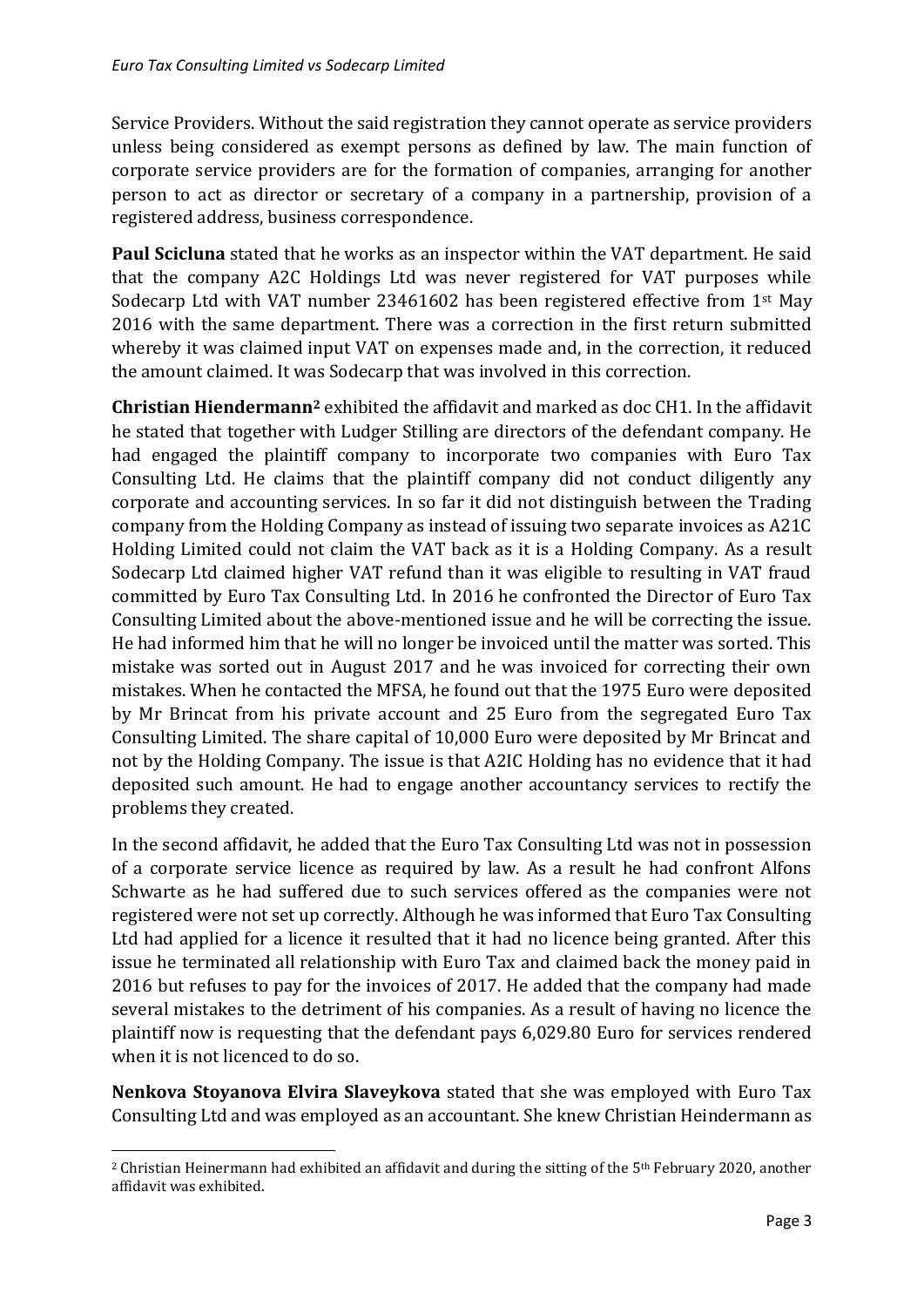he was a client to the plaintiff. She was involved in the accounting process of the company belonging to Christian Heindermann and used to file VAT returns and documents with MFSA. The plaintiff company used to provide corporate services and she knew that it had no licence to operate and used the licence of previous director who was involved in finance and accounting of the same company. It transpired that he used the licence of a certain Gabriele who used to work with the company. She had left the company as she was not happy working there. She knew the Alfons Schwarte used the licence of Gabriel Brincat. Pierre Musu' used to be the company's auditor and accountant. She knew that Gabriel Brincat used to work from home and his function was responsible for accounting and finance.

### **Facts of the case**

The plaintiff company had issued a number of invoices (see doc A a fol 2 till fol 8) covering the period between December 2016 till July 2017. According to the plaintiff the invoices were issued to the defendant company for the services provided in Accounting and Corporate Services for the periods mentioned in the invoices. According to the Director of the plaintiff company, his company namely Euro Tax Consulting had incorporated Sodecarp through Gabriel Brincat and Pierre Musu' who had the respective licence to carry out such tasks. They provided accountancy services and corporate services through their employees in accordance to their agreement. On the other hand, the defendant company namely Sodecarp Ltd as stated by one of its director Christian Heinermann that the services provided were not professionally done and the company was not licenced to carry out such services by the Maltese authorities. In fact he added that such services had an effect on the company's reputation and had to seek professional services somewhere else as a consequence of the services that were made by the plaintiff.

#### **Having Considered**

The Court notes that this kind of contractual obligation for services rendered falls under article 1623 of Chapter 16. This is what is legally known as *locatio operis*. Reference is made to the case in the names of *Francis Buttigieg vs Phone Direct Ltd* decided by the Court of Appeal on the 18th October 2006 whereby it stated that:

*"Huwa fatt inkontrastat illi l-attur gie imqabbad mis-socjeta` konvenuta jaghmel xoghol ta' accountant. Tali ftehim certament jikkonfigura bhala wiehed ta' "locatio operis" definit fl-Artikolu 1623 tal-Kodici Civili. Essenzjalment dan igib li min jippresta s-servizzi tieghu proprji, taht kwalsiasi forma u ghall-vantagg ta' haddiehor li jkun hekk inkarigah, jisthoqqlu li jigi retribwit. Dan fuq listregwa tal-massima tradizzjonali maghrufa "omnia labor optat premium".* 

Thus, it emanates from this judgement that in such case the services rendered by an accountant as in this case is entitled to be paid unless it is done gratuitously. It is seen from the evidence that in this case the services rendered was made under an agreed payment each month as shown in the invoices exhibited in these proceedings. On the other hand, the defendant company is contesting such invoices on the basis that the services offered by the plaintiff were not licences and not professionally done. Thus as a result the defendant company has incurred damages both to its reputation and had to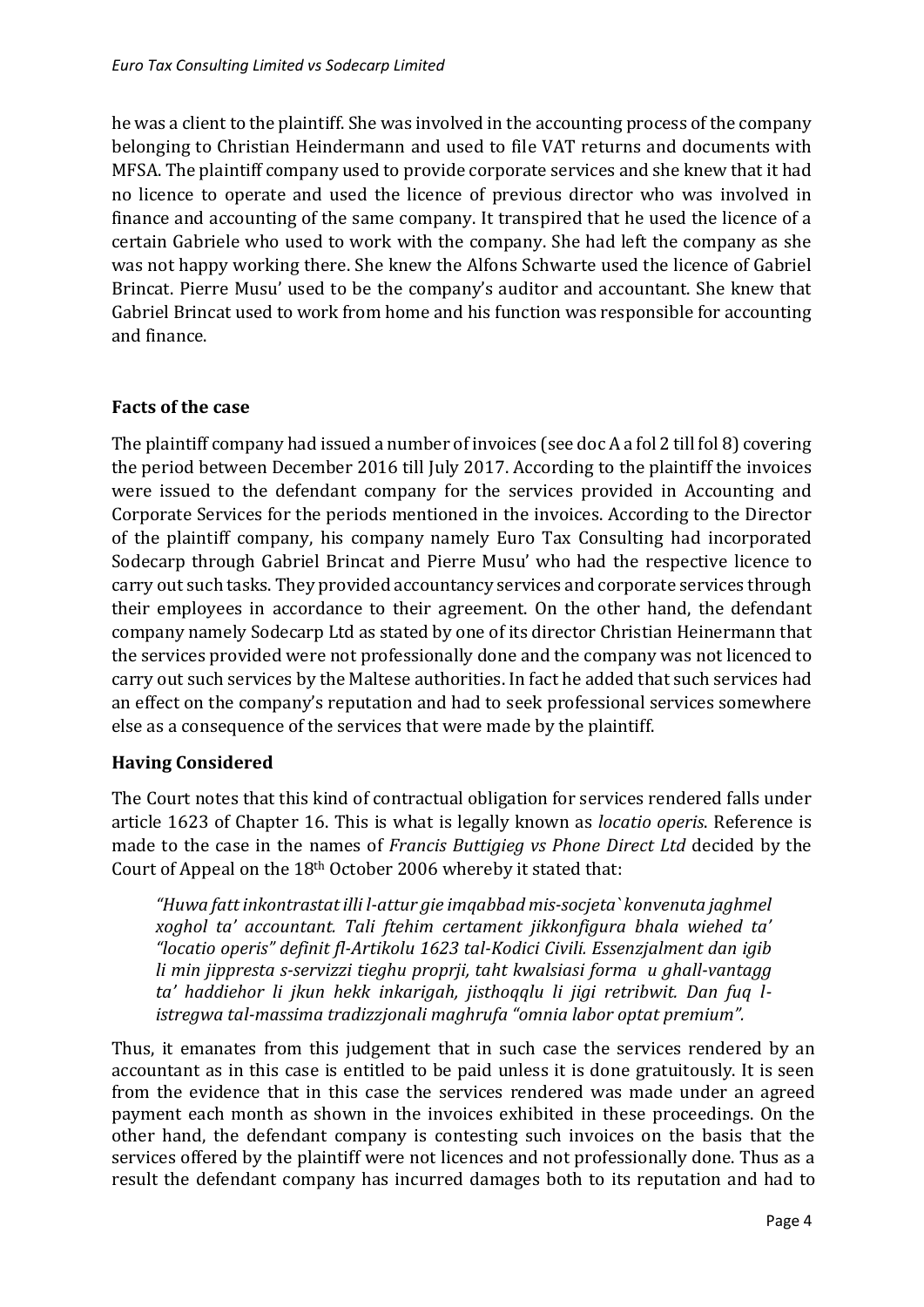seek alternative professional services. On this regard the notion of the plaintiff company not having a licence to operate is a civil matter. In this case the Court notes that it was up to the defendant company to bring forward such evidence that it shows that the plaintiff company had not acted professionally and diligently.

As stated the Court must decide on the matters of the case on the evidence brought by both parties. In this particular case, the Court will not delve into the issue whether the plaintiff company had acted without a licence or not as this issue was raised during the testimony of one of the Directors and not in his reply. It has been stated by various judgements on such matters as said in the case of Mercieca vs Laferla decided by the Court of Appeal on the 21st January 1994 and even in the case of George Sladden vs Albert Mais et decided by the First Hall on the 27th January 2005, whereby it was declared that:

*"xoghol li jsir bla licenza ghandu l-aspetti tieghu civili li jaghtu lok ghad-danni, izda ma jikkancellawx id-dritt ghall-hlas ghaliex 'omnia labor optat premium'. Dan ifisser li r-rikorrenti xorta huma intitolati ghall-kumpens tax-xoghol li wetqu li qed jigi utilizzat mill-intimata bhala sid tal-imsemmi fond."*

In this case the plaintiff company produced conclusive evidence to sustain its claim that such amount was due. In fact, the defendant company has stated in its reply that it was true that the plaintiff company had provided such services but such amount was not due as a consequence of lack of diligence from its side. To this effect no such tangible evidence was brought forward by the defendant company to claim such non-diligence by the plaintiff company. It results that from the examination of the invoices issued by the plaintiff company, the amount that was issued per month to the defendant company was for 730 Euro and 18% VAT which amounted to 861.40 Euro. In this regard no agreement was exhibited claiming that such payments are to be made each month for the services rendered. No court appointed experts were nominated to establish the fees due if it is the case for the services to be rendered. In this particular case the defendant company did not state that the such amount per month for the professional service was not agreed upon or that it was excessive. It limited itself that the plaintiff company had not acted professionally in its service.

Thus, in accordance to article 1624 of Chapter 16, the Court sees that amount being requested to be paid to the plaintiff company is within limits to be paid for professional services. It is to be noted that the amount shown in the invoices far exceeds that of the amount being claimed by the plaintiff company. In this case the Court will only consider what is being claimed and not the amount as exhibited in the invoices.

The Court also notes that no amount was exhibited to the Court as to the costs of the legal letter dated 22nd August 2017. Thus, in so far as the costs of such a letter, the Court will not decide on such a matter.

# **Decide**

**For these reasons, the Court decides that while it rejects the pleas of the defendant company, it upholds the claim of the plaintiff company and orders the defendant company Sodecarp Limited to pay the sum of six thousand and twenty-one Euro and eighty cents (6029.80 Euro) to the plaintiff company Euro Tax Consulting Limitd with legal interest from the 1st January 2017 until the date of full payment.**